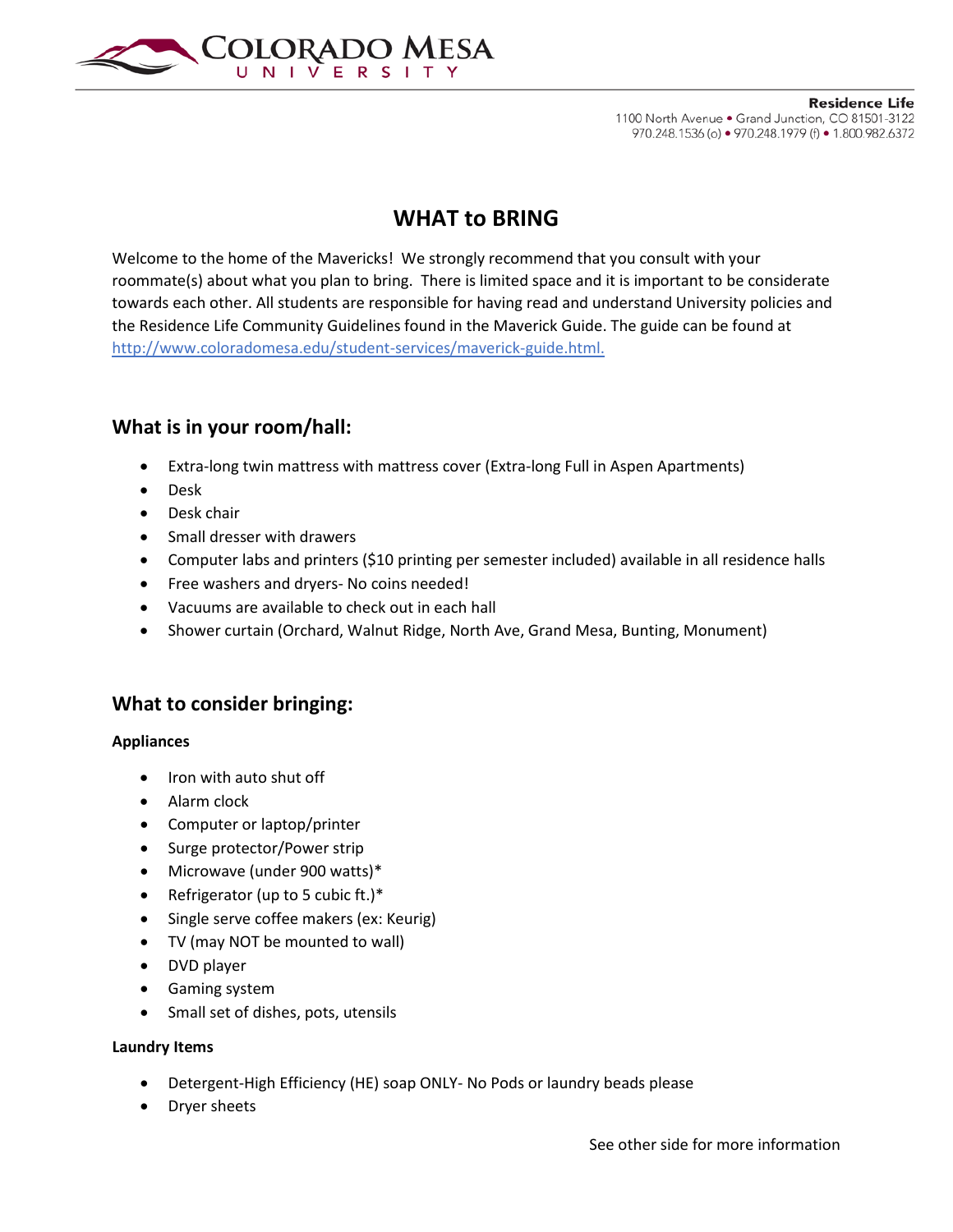

**Residence Life** 

1100 North Avenue . Grand Junction, CO 81501-3122 970.248.1536 (o) • 970.248.1979 (f) • 1.800.982.6372

- Laundry bag/basket
- Hangers
- Stain remover
- Clothes drying rack

#### **Bed & Bath**

- Bedspread/comforter blankets
- EXTRA LONG TWIN sheets (Extra Long Full sheets for Aspen Apartments)
- Mattress pad and pillow(s)
- Toiletries, hair dryer, curling iron
- Shower shoes and robe
- Towels and washcloths
- Trash can(s)
- Toilet paper (Orchard, Walnut Ridge, Lucero, Grand Mesa, Bunting, Monument, Aspen)

#### **Cleaning Items**

- Broom / Swiffer Wet Mop
- Bathroom cleaning supplies (Orchard, Walnut Ridge, Lucero, Grand Mesa, Bunting, Monument, Aspen)
- Kitchen cleaning supplies (Orchard Ave, Walnut Ridge, Lucero, and Apsen Apartments)

#### **Miscellaneous Items**

- **Backpack**
- Flash drive
- Desk lamp
- Binders, papers, pen/pencils
- Planner
- Posters pictures

## **What NOT to Bring!**

To reduce health and safety risks, as well as to help ensure the best possible educational environment for all students, the following items are prohibited from all the Residence Halls:

- Alcohol or alcohol containers of any kind
- Marijuana or related paraphernalia
- Illicit drugs or drug paraphernalia